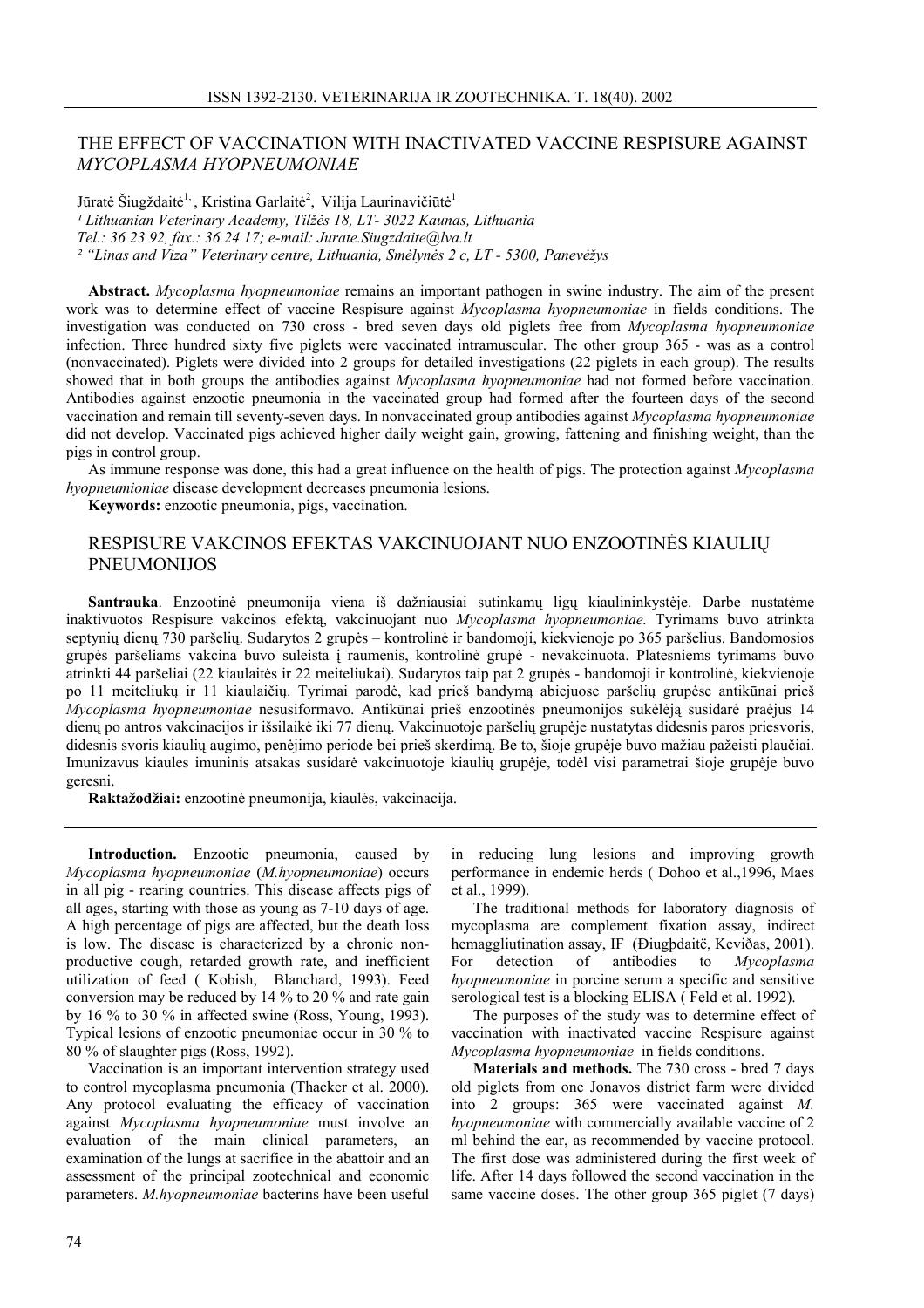was as the control (nonvaccinated). Piglets were free from *Mycoplasma hyopneumoniae* infection. The 44 cross bred 7 days old piglets (22 females and 22 males) were used for detailed investigations. Twenty-two piglets were vaccinated, the other group 22 (11 males and 11 females) piglet was nonvaccinated. The blood samples of both groups of piglets were taken before vaccination, after vaccination, after 35, 49, 63, 77 days. After vaccination, the immune status of all piglets was determined by blocking ELISA (Dako, Denmark). Results were read at 490 nm, and the absorbency of specimen wells were compared with the absorbency of a buffer control well. Positive specimens give OD - values, which was less than 50 % of the OD - value of the buffer control well.

The piglets of 33 days old were transferred to the post - weaning unit. Pigs were weighed individually when moved between buildings and subsequent to slaughter.

Prevention measures (castration, iron injection, needle teeth clipping, tail docking) and other management practices were identical for both groups.

Vaccinated and control (44 piglets) groups were compared during the weaning/ growing / finishing unit. Liveweight was studied at the age 7, 33, 107 and 206 days.

The average of liveweight was determinate at the same time for 686 piglets in the vaccinated and nonvaccinaed groups.

Daily weight gain (DWG) in each group was calculated as the difference between mean weight at the start and at the end of finishing period divided by the number of fattening days of a group.

The lungs of vaccinated and nonvaccinted groups of pigs were examined at the slaughter to determine the incidence of macroscopic lesions. Lung lesion was scored by percent (Goodwin et al.1968). The extents of lungs' lesions were recorded onto a lung diagram and surface areas showing pneumonia for each lobe were given a score expressed as a fraction 5. Total score by percent is 55. This consist of: left apical lobe10 %, right apical lobe 10%, left cardiac lobe 10%, right cardiac lobe 10 %, cranial edge of left diaphragmatic lobe 5 %, cranial edge of right diaphragmatic lobe 5% and for intermediate lobe 5 %.

Lung lesions also evaluated score . The maximum score for each lobe was 5 and for the all lungs 35 (Hannan et al.1984). Percentage reduction in lung lesions score relative to control group was calculated for vaccinated group by formula - mean control group minus vaccinate group multiply of 100 and divided to mean control group.

Lungs with gross lesions were selected for microbiological investigations. All mycoplasma cultivation procedures were performed according to the methods used at the mycoplasma section at the Danish Veterinary Laboratory, Copenghagen (Friis 1974; Friis 1975).

Statistical analyses were performed using " Microsoft Excel " program. Significance was set at  $P < 0.05$ .

**Results.** The results of blocking ELISA showed that in vaccinated and nonvaccinated groups of pigs the antibodies against *M. hyopneumoniae* before vaccination had not formed. The mean OD - value of vaccinated group was 119. 52 %, in control group - 119.12 %. Antibodies against *M. hyopneumoniae* in the vaccinated group had for the 14 days of the second vaccinated, OD values of positive pigs in vaccinated group was 14. 24 % in nonvaccinated group - 90. 21 %. Antibody concentration in vaccinated group remains till 77 days (OD - value 46.6 %). In control group all sera samples were seronegative - OD - value 128. 48 %. Table 1 shows the presence of antibodies for *M. hyopneumoniae*.

| Pigs groups | Results  | 7 day | $21$ day | 35 day | 49 day | 63 day                | 77 day |
|-------------|----------|-------|----------|--------|--------|-----------------------|--------|
| Vaccinated  | Positive |       |          | 22     | 22     | 19                    | 22     |
|             | Doubt    |       |          |        |        |                       |        |
|             | Negative | 22    | 22       |        |        |                       |        |
|             |          |       |          |        |        |                       |        |
| Control     | Positive |       |          |        |        |                       |        |
|             | Doubt    |       |          |        |        |                       |        |
|             | Negative | 22    | 21       | 19     | 20     | $\bigcap$<br>$\angle$ | 19     |

Table 1*.* **Enzootic pneumonia antibodies in pigs from 7 till 77 days of age**

The main causes of mortality in control group in the growing and fattening periods were gastric ulcer. The DWG of vaccinated pigs was 28 g more than that of the control pigs. The initial weight between both groups was without a big difference. The weight in growing period in vaccinated group of animals was 9. 55 kg greater. The difference was significant ( $P < 0.001$ ). Table 2 shows the effect of vaccine on daily gain, weight after weaning, post weaning weight and finishing weight.

The initial weight of 343 vaccinated piglets were 2.97 kg, in nonvaccinated  $-2$ . 9 5 kg, weight after weaning in vaccinated group  $-9.4$  kg, in control  $-9.6$  kg. The weight going to fattening period in vaccinated group was 7.5 kg greater, than in nonvaccinated group. Finishing weight in vaccinated group was 110.2 kg and in nonvaccinated group  $-105.3$  kg.

A significantly greater proportion of lung surface with pneumonic lesions was detected in the nonvaccinated pigs. Less percentage of the lungs of vaccinated pigs had pneumonic lesions, indicating the efficacy of the vaccine. Lungs' lesions evaluation was made by 2 methods (Table 3).

*Mycoplasma hyopneumoniae* was not isolated from specimens collected from vaccinated pig group. However,